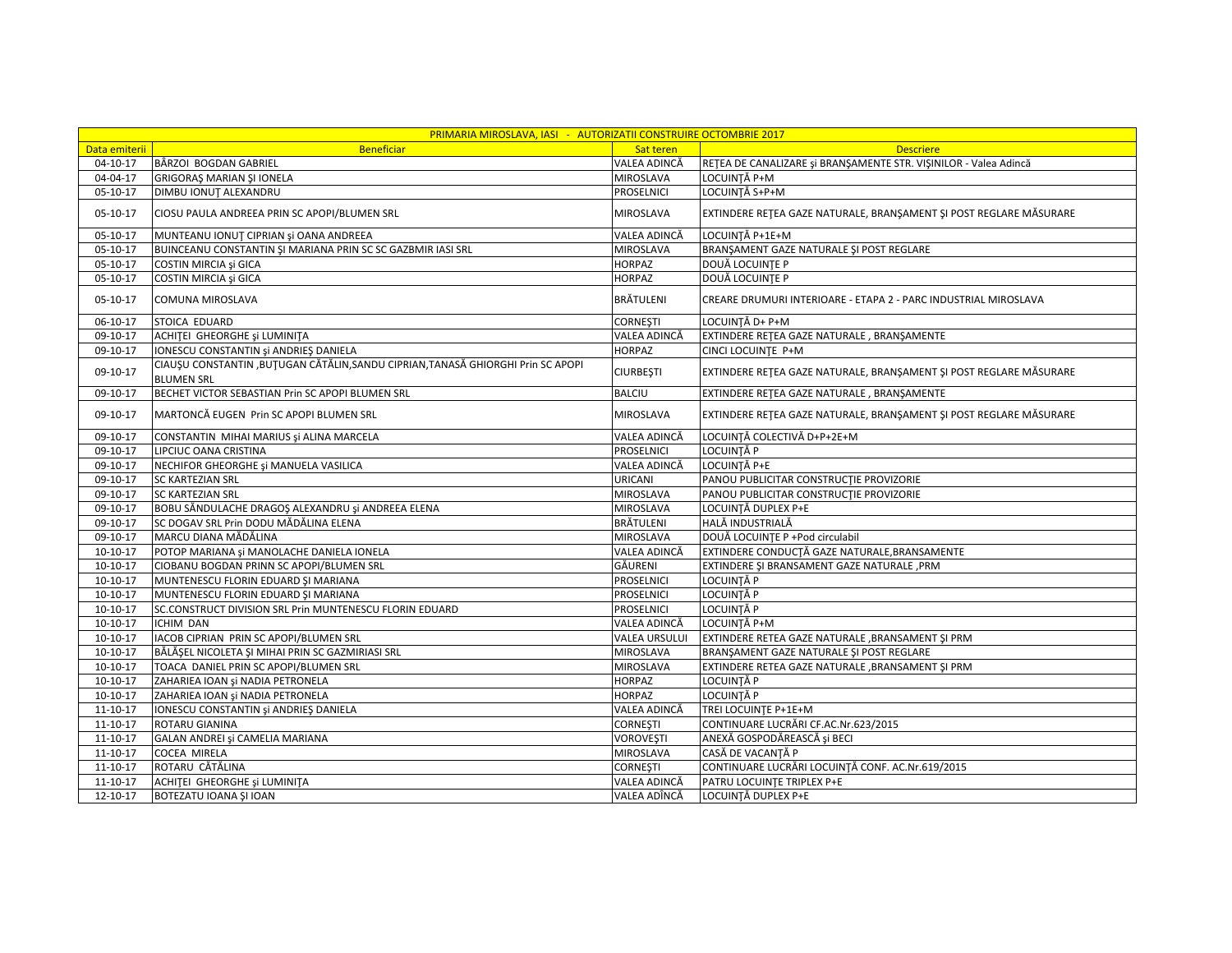| 12-10-17       | BOTEZATU IOANA ȘI IOAN                                      | VALEA ADÎNCĂ         | LOCUINTĂ DUPLEX P+E                                |
|----------------|-------------------------------------------------------------|----------------------|----------------------------------------------------|
| 12-10-17       | BOTEZATU IOANA ȘI IOAN                                      | VALEA ADÎNCĂ         | LOCUINȚĂ DUPLEX P+E                                |
| 12-10-17       | MAFTEI LUCIAN DANIEL                                        | VALEA ADÎNCĂ         | DEMOLARE C1                                        |
| 12-10-17       | RUSU DEMIS                                                  | VALEA ADÎNCĂ         | LOCUINTĂ P                                         |
| 12-10-17       | VÂRLAN MIHAI ȘI DANIELA                                     | MIROSLAVA            | LOCUINȚĂ D+P+M                                     |
| 12-10-17       | GULER VIOREL ȘI SALGĂU OANA MIHAELA                         | VALEA ADÎNCĂ         | LOCUINTĂ P                                         |
| 12-10-17       | ALEXA PETRU PRIN SC GAZMIR IAŞI SRL                         | <b>CORNESTI</b>      | BRANSAMENT GAZE NATURALE SI POST REGLARE           |
| 12-10-17       | CIUBOTARU-SOPONARIU LAURA ELENA                             | <b>CORNESTI</b>      | LOCUINTĂ P                                         |
| 12-10-17       | ODAGERU NICU PRIN SC GAZMIR IASI SRL                        | <b>BALCIU</b>        | BRANŞAMENT GAZE NATURALE ŞI POST REGLARE           |
| 12-10-17       | VĂDEAN EMIL IOAN ȘI VERONICA PRIN SC GAZMIR IAȘI SRL        | MIROSLAVA            | BRANSAMENT GAZE NATURALE ȘI POST REGLARE           |
| $13 - 10 - 17$ | LUPU VASILE ȘI OANA DANIELA                                 | MIROSLAVA            | LOCUINȚĂ DUPLEX P+E                                |
| 13-10-17       | DRĂGAN CONSTANTIN PRIN SC APOPI BLUMEN SRL                  | <b>DANCAS</b>        | EXTINDERE ȘI BRANȘAMENT GAZE NATURALE              |
| 13-10-17       | GUZGĂ GELU PRIN SC APOPI & BLUMEN SRL                       | MIROSLAVA            | EXTINDERE ȘI BRANȘAMENT GAZE NATURALE              |
| 13-10-17       | HOTOLEANU MIHAI ȘI NATALIȚA                                 | <b>HORPAZ</b>        | LOCUINȚĂ P+E+M                                     |
| 13-10-17       | CHIRIAC TRAIAN PRIN SC GAZMIR IAŞI SRL                      | <b>VOROVESTI</b>     | BRANSAMENT GAZE NATURALE SI POST REGLARE           |
| 16-10-17       | MEREDITH OANA ALISA                                         | VALEA ADÎNCĂ         | LOCUINȚĂ DUPLEX P+E                                |
| 16-10-17       | MEREDITH OANA ALISA                                         | VALEA ADÎNCĂ         | LOCUINTĂ DUPLEX P+E                                |
| 16-10-17       | ROȘU DANIELA DUMITRA                                        | <b>HORPAZ</b>        | BRANSAMENT GAZE NATURALE ȘI POST REGLARE           |
| 16-10-17       | LOZOVANU VASILE ȘI DANIELA                                  | VALEA ADÎNCĂ         | BRANSAMENT GAZE NATURALE ȘI POST REGLARE           |
| 16-10-17       | MACOVEI OCTAVIAN PAVEL ȘI MARINELA                          | <b>VOROVEŞTI</b>     | ÎMPREJMUIRE TEREN + ANEXĂ GOSPODĂREASCĂ            |
| 16-10-17       | STOICA VASILE ȘI MARIA                                      | <b>BALCIU</b>        | ANEXĂ GOSPODĂREASCĂ P                              |
| 16-10-17       | PFA BIŞOG PETRU                                             | <b>CIURBEȘTI</b>     | ATELIER TÎMPLĂRIE P                                |
| 16-10-17       | SC PINTILII TEAM SRL PRIN PINTILII CĂTĂLIN                  | PROSELNICI           | LOCUINTĂ P                                         |
| 17-10-17       | CHIVULESCU ȘTEFAN ȘI DANA MIHAELA                           | <b>VOROVEȘTI</b>     | LOCUINȚĂ P+M                                       |
| 17-10-17       | CĂLIN NINEL ALEXANDRU                                       | <b>HORPAZ</b>        | EXTINDERE RETEA GAZE NATURALE ȘI BRANȘAMENT        |
| $17-10-17$     | SC APOPI&BLUMEN SRL PT. FLOREA NICOLETA ȘI MIHAIL SEBASTIAN | MIROSLAVA            | EXTINDERE RETEA GAZE NATURALE ȘI BRANȘAMENT        |
| 17-10-17       | <b>BOICU MIHAI CRISTIAN</b>                                 | <b>EXTRAVILAN</b>    | ANEXĂ A EXPLOATAȚIEI AGRICOLE                      |
| $17-10-17$     | SC APOPI&BLUMEN SRL PT. HELLER JEHEZKEL                     | MIROSLAVA            | EXTINDERE RETEA GAZE NATURALE ȘI BRANȘAMENT        |
| 17-10-17       | SC GAZMIR IAȘI SRL PT.AJIDANCEI CONSTANTIN                  | <b>CORNESTI</b>      | BRANŞAMENT GAZE NATURALE ŞI POST REGLARE           |
| 17-10-17       | MUTEA SERGIU GABRIEL                                        | <b>CORNEȘTI</b>      | LOCUINTĂ P                                         |
| 18-10-17       | SC DELGAZ GRID SA PT.PFA IONESCU DIANA ANDREEA              | VALEA ADÎNCĂ         | ALIMENTARE CU ENERGIE ELECTRICĂ LOCUINȚE COLECTIVE |
| 18-10-17       | DÎSCĂ EUGEN ȘI ELENA PRIN SC APOPI&BLUMEN SRL               | <b>VALEA URSULUI</b> | EXTINDERE RETEA GAZE NATURALE ȘI BRANȘAMENT        |
| 18-10-17       | POPESCU ANINA PRIN SC GAZMIR IAȘI SRL                       | <b>CIURBEȘTI</b>     | BRANŞAMENT GAZE NATURALE ŞI POST REGLARE           |
| 18-10-17       | BACIU ELENA LAVINIA PRIN SC GAZMIR IAȘI SRL                 | <b>MIROSLAVA</b>     | BRANSAMENT GAZE NATURALE SI POST REGLARE           |
| 18-10-17       | BRUSTUREANU MIHAI GABRIEL ȘI MONICA                         | <b>VALEA URSULUI</b> | LOCUINȚĂ P+M                                       |
| 18-10-17       | SC GAZMIR IASI SRL                                          | <b>CIURBEȘTI</b>     | EXTINDERE CONDUCTĂ DISTRIBUȚIE GAZE NATURALE       |
| 19-10-17       | CHIFAN ADRIAN-MIHAI ȘI CHIFAN SIMONA                        | <b>MIROSLAVA</b>     | LOCUINȚĂ D+P+E și FOIȘOR                           |
| 19-10-17       | ROIBU GABRIEL                                               | GĂURENI              | LOCUINȚĂ P                                         |
| 20-10-17       | SC CONSTRUCTII BOICU SRL PRIN BOICU ALEXANDRU CRISTIAN      | <b>HORPAZ</b>        | LOCUINTĂ P                                         |
| 20-10-17       | PETRILĂ PETRU ȘI RUXANDA                                    | VALEA ADÎNCĂ         | <b>EXTINDERE LOCUINTĂ P+M</b>                      |
| 23-10-17       | GANCEF IONUT PRIN SC GAZMIR IAŞI SRL                        | MIROSLAVA            | BRANŞAMENT GAZE NATURALE ŞI POST REGLARE           |
| 23-10-17       | PAVEL VASILE VICTORIA PRIN SC GAZMIR IAŞI SRL               | MIROSLAVA            | BRANSAMENT GAZE NATURALE SI POST REGLARE           |
| 23-10-17       | CHIRIAC ELENA PRIN SC GAZMIR IAŞI SRL                       | <b>VOROVEŞTI</b>     | BRANŞAMENT GAZE NATURALE ŞI POST REGLARE           |
| 23-10-17       | DUMAN ADRIAN ȘI DUMINICĂ ROXANA MARIA PRIN SC APOPI&BLUMEN  |                      | EXTINDERE RETEA GAZE NATURALE ȘI BRANȘAMENT        |
| 23-10-17       | DIACONU FLORINA NICOLETA PRIN SC GAZMIR IASI SRL            | MIROSLAVA            | BRANŞAMENT GAZE NATURALE ŞI POST REGLARE           |
| 23-10-17       | COZIANU IULIAN ȘI VASILICA GIANINA                          | VALEA ADÎNCĂ         | EXTINDERE RETEA GAZE NATURALE ȘI BRANȘAMENT        |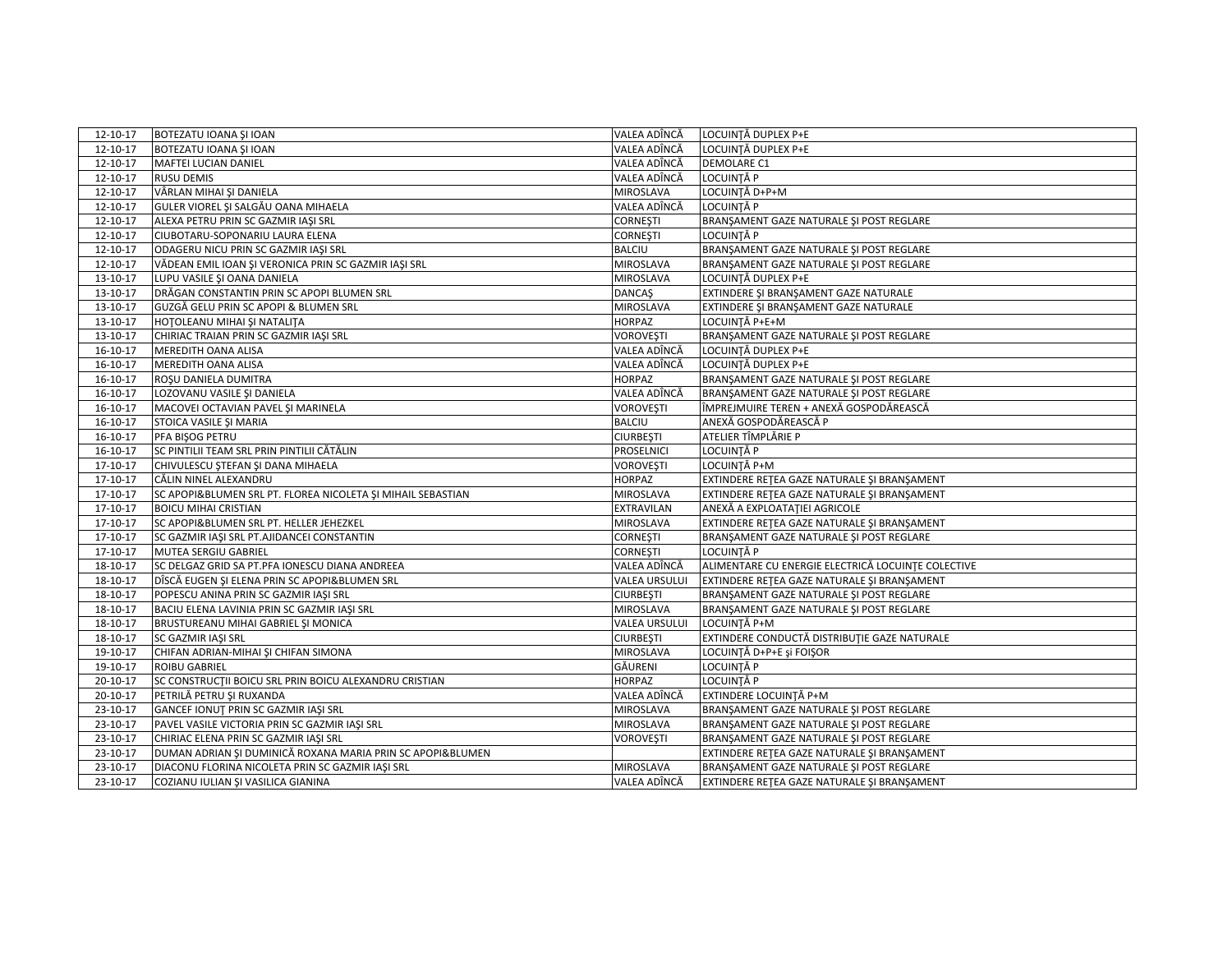| 23-10-17       | <b>ISC EXPERT MOLDOVA TRADING SRL</b>                                                       | MIROSLAVA            | SPATIU DEPOZITARE, BIROURI, SPATII COMERCIALE, AMPLASARE STÎLPI ILUMINAT |
|----------------|---------------------------------------------------------------------------------------------|----------------------|--------------------------------------------------------------------------|
| 23-10-17       | SC CONSTRUCTII BOICU SRL PRIN BOICU ALEXANDRU CRISTIAN                                      | <b>HORPAZ</b>        | LOCUINTĂ P                                                               |
| 23-10-17       | SC CONSTRUCTII BOICU SRL PRIN BOICU ALEXANDRU CRISTIAN                                      | <b>HORPAZ</b>        | LOCUINTĂ P                                                               |
| 23-10-17       | SC CONSTRUCTII BOICU SRL PRIN BOICU ALEXANDRU CRISTIAN                                      | <b>HORPAZ</b>        | LOCUINTĂ P                                                               |
| 24-10-17       | ȘFICHI ECATERINA ȘI MILUȚĂ PRIN SC GAZMIR IAȘI SRL                                          | MIROSLAVA            | BRANŞAMENT GAZE NATURALE ŞI POST REGLARE                                 |
| 24-10-17       | SC CONSTRUCTII BOICU SRL PRIN BOICU ALEXANDRU CRISTIAN                                      | <b>HORPAZ</b>        | LOCUINTĂ P                                                               |
| 24-10-17       | SC CONSTRUCTII BOICU SRL PRIN BOICU ALEXANDRU CRISTIAN                                      | <b>HORPAZ</b>        | LOCUINTĂ P                                                               |
| 24-10-17       | SC CONSTRUCTII BOICU SRL PRIN BOICU ALEXANDRU CRISTIAN                                      | <b>HORPAZ</b>        | LOCUINTĂ P                                                               |
| 24-10-17       | PRICOP GELU PRIN SC GAZMIR IAŞI SRL                                                         | VALEA URSULUI        | BRANŞAMENT GAZE NATURALE ŞI POST REGLARE                                 |
| 24-10-17       | AVRAM FĂNICĂ ȘI ELENA                                                                       | VOROVEȘTI            | LOCUINȚĂ P ȘI ANEXĂ GOSPODĂREASCĂ                                        |
| 24-10-17       | HARHATA IONUȚ CRISTIAN ȘI MOCĂNAȘU HARHATA ANDREEA                                          | VALEA URSULUI        | BRANSAMENT GAZE NATURALE SI POST REGLARE                                 |
| 24-10-17       | DODON RODICA PRIN SC APOPI & BLUMEN SRL                                                     | <b>CIURBEȘTI</b>     | EXTINDERE RETEA GAZE NATURALE ȘI BRANȘAMENT                              |
| 25-10-17       | SC DELGAZ GRID SA PRIN ELECTROAXA PT. GUZGĂ GELU ȘI MARICELA                                | MIROSLAVA            | ALIMENTARE CU ENERGIE ELECTRICĂ 3 LOCUINȚE                               |
| 25-10-17       | LUHAN DRAGOS PRIN SC LUHAN SRL PT.SC DELGAZ GRID SA                                         | URICANI              | REABILITARE REȚEA JT AFERENTĂ PTA1 URICANI COM.MIROSLAVA                 |
| 25-10-17       | SC LA PRINCIPE GROUP SRL PRIN LEAHU SPIRU                                                   | VALEA URSULUI        | LOCUINTĂ P                                                               |
| 25-10-17       | SC LA PRINCIPE GROUP SRL PRIN LEAHU SPIRU                                                   | VALEA URSULUI        | LOCUINTĂ P                                                               |
| 26-10-17       | <b>ASAFTEI CRISTINA</b>                                                                     | <b>HORPAZ</b>        | LOCUINȚĂ P                                                               |
| 26-10-17       | <b>ASAFTEI CRISTINA</b>                                                                     | <b>HORPAZ</b>        | LOCUINȚĂ P                                                               |
| $26 - 10 - 17$ | SIMION LUCIA ȘI ȘTEFAN                                                                      | VOROVEȘTI            | LOCUINTĂ P                                                               |
| 26-10-17       | FRĂȚILĂ ANA DANIELA                                                                         | <b>HORPAZ</b>        | LOCUINTĂ P+M                                                             |
| 26-10-17       | CUSUTURĂ CORNELIU ȘI DANIELA                                                                | MIROSLAVA            | LOCUINȚĂ DUPLEX P+E                                                      |
| 26-10-17       | HÎZAN MARIEANA ȘI GHEORGHE                                                                  | MIROSLAVA            | LOCUINTĂ P+M                                                             |
| 27-10-17       | CRIVOI DUMITRU ȘI MARIA PRIN SC GAZMIR IAȘI SRL                                             | MIROSLAVA            | BRANŞAMENT GAZE NATURALE ŞI POST REGLARE                                 |
| $27 - 10 - 17$ | SC SFERA ID SRL PT.MAZILU CONSTANTIN SI DOMNICA ,URSU NECULAI SI MARICICA ,IONESCU<br>MIHAI | VALEA ADÎNCĂ         | EXTINDERE RETEA GAZE NATURALE ȘI BRANȘAMENT                              |
| 27-10-17       | <b>SC GAZMIR IASI SRL</b>                                                                   | PROSELNICI           | EXTINDERE RETEA GAZE NATURALE                                            |
| 27-10-17       | SC APOPI&BLUMEN SRL PT.FARCAŞ ADRIAN ŞI ALICE MANUELA                                       | MIROSLAVA            | EXTINDERE REȚEA GAZE NATURALE ȘI BRANȘAMENT                              |
| 30-10-17       | ACHITEI GHEORGHE și LUMINITA                                                                | VALEA ADÎNCĂ         | EXTINDERE REȚEA CANALIZARE ȘI BRANȘAMENTE                                |
| 30-10-17       | ALEXANDRESCU DOREL                                                                          | URICANI              | BRANŞAMENT GAZE NATURALE ŞI POST REGLARE                                 |
| 30-10-17       | MANTU IOAN ȘI DASCĂLU MĂDĂLINA GEORGIANA                                                    | VALEA URSULUI        | LOCUINȚĂ P+M                                                             |
| 30-10-17       | MANTU DUMITRU ȘI ELENA BIANCA                                                               | <b>VALEA URSULUI</b> | LOCUINȚĂ P+M                                                             |
| 30-10-17       | PETROVICI CONSTANTIN                                                                        | <b>CORNESTI</b>      | LOCUINTĂ P                                                               |
| 30-10-17       | ROTARU OANA STEFANA                                                                         | MIROSLAVA            | LOCUINTĂ P+M                                                             |
| 30-10-17       | CHIȘCĂ CRISTIAN ONSTANTIN ȘI MARIA                                                          | VOROVEȘTI            | LOCUINTĂ P+M                                                             |
| 30-10-17       | IFTIME CRISTIAN SI NICOLETA                                                                 | <b>HORPAZ</b>        | EXTINDERE RETEA GAZE NATURALE ȘI BRANȘAMENT                              |
| $31 - 10 - 17$ | SC ALLIANCE DEVELOPMENT GRUP SRL PRIN MĂNOLĂCHIOAIA LIVIU                                   | MIROSLAVA            | LOCUINȚĂ P+E                                                             |
| 31-10-17       | SC APOPI&BLUMEN SRL PT. TANANA CONSTANTIN                                                   | VOROVEȘTI            | EXTINDERE CONDUCTĂ DISTRIBUȚIE GAZE NATURALE, ȘI BRANȘAMENT              |
| 31-10-17       | SC APOPI&BLUMEN SRL PT.MUNTEANU STEFAN ȘI OANA NORICA                                       | <b>CORNEȘTI</b>      | EXTINDERE CONDUCTĂ DISTRIBUȚIE GAZE NATURALE ȘI BRANȘAMENT               |
| $31 - 10 - 17$ | SC LA PRINCIPE GROUP SRL PRIN LEAHU SPIRU                                                   | VALEA URSULUI        | LOCUINTĂ P                                                               |
| $31 - 10 - 17$ | SC ALLIANCE DEVELOPMENT GRUP SRL PRIN MĂNOLĂCHIOAIA LIVIU                                   | MIROSLAVA            | LOCUINTĂ P+E                                                             |
| $31 - 10 - 17$ | SC LA PRINCIPE GROUP SRL PRIN LEAHU SPIRU                                                   | <b>VALEA URSULUI</b> | LOCUINTĂ P                                                               |
| $31 - 10 - 17$ | SC ALLIANCE DEVELOPMENT GRUP SRL PRIN MĂNOLĂCHIOAIA LIVIU                                   | MIROSLAVA            | LOCUINTĂ P+E                                                             |
| 31-10-17       | SC LA PRINCIPE GROUP SRL PRIN LEAHU SPIRU                                                   | VALEA URSULUI        | LOCUINTĂ P                                                               |
| $01 - 11 - 17$ | SC GAZMIR IAȘI SRL PT.APETREI COSTEL                                                        | PROSELNICI           | BRANŞAMENT GAZE NATURALE ŞI POST REGLARE                                 |
| $01 - 11 - 17$ | <b>SC VIAROM CONSTRUCT SRL</b>                                                              | BRĂTULENI            | ÎMPREJMUIRE ȘI AMENAJARE TEREN                                           |
| $01 - 11 - 17$ | CAZAMIR EDINEL NARCIS ȘI GABRIELA IULIANA                                                   | VALEA ADÎNCĂ         | EXTINDERE RETEA CANALIZARE ȘI BRANȘAMENTE                                |